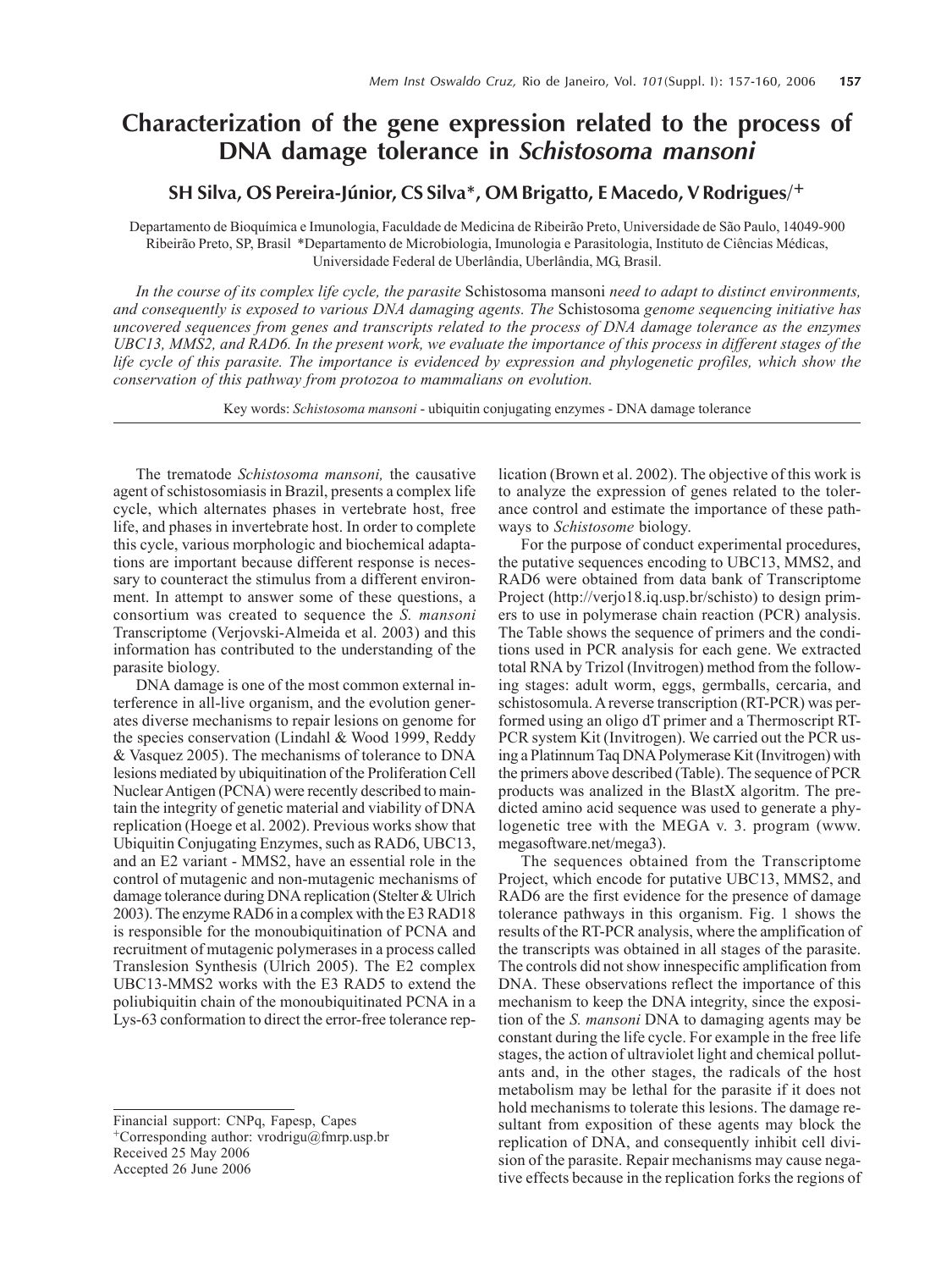| Gene                | Genbank  | Primer sequence                                          | Annealing<br>temperature | Expected<br>product (bp) |
|---------------------|----------|----------------------------------------------------------|--------------------------|--------------------------|
| SmUBC <sub>13</sub> | DO321733 | 5' GAAAGATAGCGATACGAAG 3'<br>5' AGCGTAAAGCTGAGTCCATT 3'  | $48^{\circ}$ C           | 319                      |
| SmMMS <sub>2</sub>  | DO321734 | 5' GATGAACTTGAGCAAGGACA 3'<br>5' TGCAGACATTTTCTTGCGGA 3' | $45^{\circ}$ C           | 336                      |
| SmRAD <sub>6</sub>  | DO321735 | 5' ACTTCTGCGTGACTTGAAAC 3'<br>5' TTCTTCGTACCAGCTTTCCT 3' | $48^{\circ}$ C           | 433                      |
| $Sm\alpha$ -Tubulin | M80214   | 5' CGCTCGCGGTCATTATAV 3'<br>5' ATCCAGAACCGGTACCAC 3'     | $47^{\circ}$ C           | 137                      |
| BgRPN1              | CV042523 | 5' CCAGAGCTTCAGAAAGTTCT 3'<br>5' AACTTGTCCTGCTAAATGCC 3' | $42^{\circ}$ C           | 456                      |

TABLE Sequence of primers for reverse-transcription-polymerase chain reaction analyses



Fig. 1: detection of transcripts in adult worms, infected (+) and non-infected (–) *Biomphalaria* snails, eggs, cercaria, and schistosomula. A: reverse-transcription-polymerase chain reaction amplification of transcripts with the primers SmUBC13 (U), SmMMS2 (M), and SmRAD6 (R); B: control of amplification with Smα-Tubulin and of *B. glabrata* snails with BgRPN1 amplification. –RT: amplification of a RNA untreated with reverse transcripase;  $+D = RNA$  previously treated with DNAse I;  $+C$ : positive control without treatment.

single stranded DNA are numerous. For this reason the cells bypass the damage and conclude replication to posterior repair, in a process called post-replication repair.

In human cells, other functions are described for the enzyme UBC13, like the control of the  $G_1/G_0$  cell cycle checkpoint (Matsusaka & Pines 2004) and activation of the IkB kinase (Deng et al. 2000). The latter may do not exist in schistosomes because of the absence of the Ubiquitin Conjugating Enzymes variant type 1 as observed in mammalians, which are responsible for the signaling. The enzyme RAD6 also presents distinct functions in a N-end rule proteolysis and damage tolerance. For these reasons, the possibility of SmUBC13 and SmRAD6 to be acting in other pathways not may be excluded. To confirm the contribution to each pathway, additional works will be carried on.

The RT-PCR with total RNA of cercaria and schistosomula generated the amplification of two transcripts with SmUBC13: a 319 bp and a 450 bp products respectively. Both bands are eliminated in a PCR carried in high stringency conditions. Sequencing of these transcripts indicates the identity of SmUBC13 to the minor band and the major band corresponding to a non-previously described retrotransposon with similarity to *Boudicca* (Copeland et al. 2003). During the development of *S. mansoni* Transcriptome Project, several retrotransposons sequences were revealed, but the majority is expressed in all stages of the parasite life cycle as pseudogenes and does not convert to proteins. A retro-transposon differentially expressed consist in a possible regulation point of parasite metabolism in the stages of cercaria and schistosomula. Previous works have described the function of retroviral integrases in the regulation of the enzymes from tolerance pathways (Mulder et al. 2002). Additional works are necessary to characterize the functions of this transcript.

The phylogenetic relationship of the three enzymes focused on this work shows a similar organization, as showed in Fig. 2. The co-evolution of these genes is an evidence for the conservation of functions and preservation of an active DNA damage tolerance pathway. If the evolution of these genes were different, the interactions between the other would may be lost and these processes would turn to be inactive.

This work shows the partial characterization of some genes related to DNA damage tolerance in the parasite *S. mansoni*. The quantitative expression analysis of the repair and tolerance genes, and a biochemical characterization of these processes will be a next step to provide more specific information of the tolerance pathways in this parasite.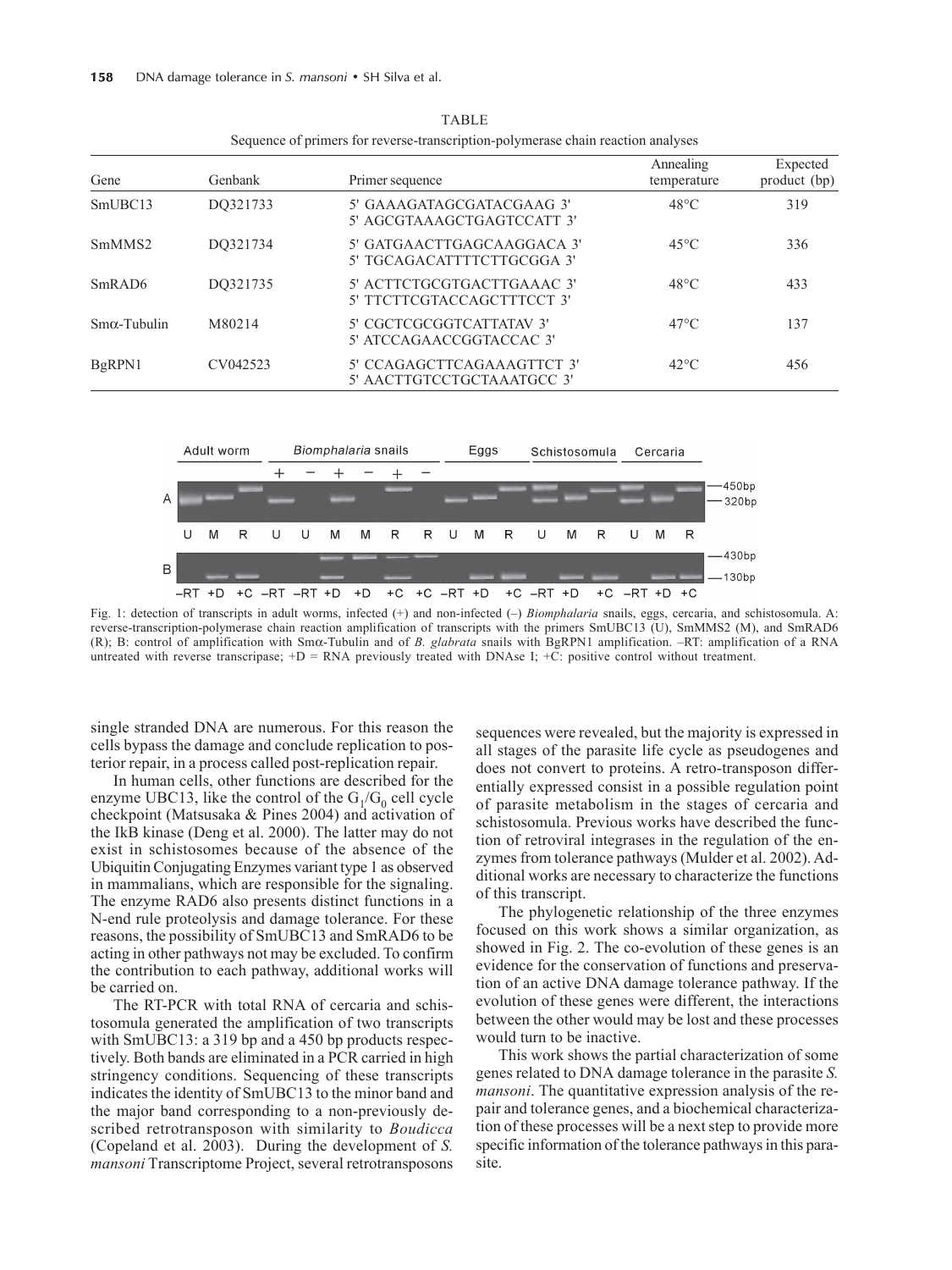

Fig. 2: phylogenetic analysis of entire amino acids sequence of UBC13, MMS2, and RAD6. The sequence is from *Homo sapiens* (Hs), *Mus musculus* (Mm), *Schistosoma mansoni* (Sm), *S. japonicum* (Sj), *Drosophila melanogaster* (Dm), *Plasmodium falciparum* (Pf), *Caenorhabiditis elegans* (Ce), *Arabidopsis thaliana* (At), *Schizosaccharomyces pombe* (Sp), *Saccharomyces cerevisiae* (Sc), *Trypanosoma cruzi* (Tc), and *Leishmania major* (Lm). The bootstrap percentages are indicated above the branches.

## **ACKNOWLEDGEMENTS**

To Dr William Castro Borges and Dr Renata Guerra-Sá for discussion and collaboration.

## **REFERENCES**

- Brown M, Zhu Y, Hemmingsen SM, Xiao W 2002. Structural and functional conservation of error-free DNA postreplication repair in *Schizosaccharomyces pombe*. *DNA Repair 1*: 869-880.
- Copeland CS, Brindley PJ, Heyers O, Michael SF, Johnston DA, Williams DL, Ivens AC, Kalinna BH 2003. *Boudicca*, a retrovirus-like long terminal repeat retrotransposon from the genome of the human blood fluke *Schistosoma mansoni*. *J Virol 77*: 6153-6166.
- Deng L, Wang C, Spencer E, Yang L, Braun A, You J, Slaughter C, Pickart C, Chen ZJ 2000. Activation of the IkappaB kinase complex by TRAF6 requires a dimeric ubiquitinconjugating enzyme complex and a unique polyubiquitin chain. *Cell 103*: 351-361.

Hoege C, Pfander B, Moldovan GL, Pyrowolakis G, Jentsch S

2002. RAD6-dependent DNA repair is linked to modification of PCNA by ubiquitin and SUMO. *Nature 419*: 135- 141.

- Lindahl T, Wood RD 1999. Quality control by DNA repair. *Science 286*: 1897-1905.
- Matsusaka T, Pines J 2004. Chfr acts with the p38 stress kinases to block entry to mitosis in mammalian cells. *J Cell Biol 166*: 507-516.
- Mulder LC, Chakrabarti LA, Muesing MA 2002. Interaction of HIV-1 integrase with DNA repair protein hRad18. *J Cell Biol 277*: 27489-27493.
- Reddy MC, Vasquez KM 2005. Repair of genome destabilizing lesions. *Radiat Res 164*: 345-356.
- Stelter P, Ulrich HD 2003. Control of spontaneous and damage-induced mutagenesis by SUMO and ubiquitin conjugation. *Nature 425*: 188-191.
- Ulrich HD 2005. The RAD6 pathway: control of DNA damage bypass and mutagenesis by ubiquitin and SUMO. *Chembiochem 6*: 1735-1743.